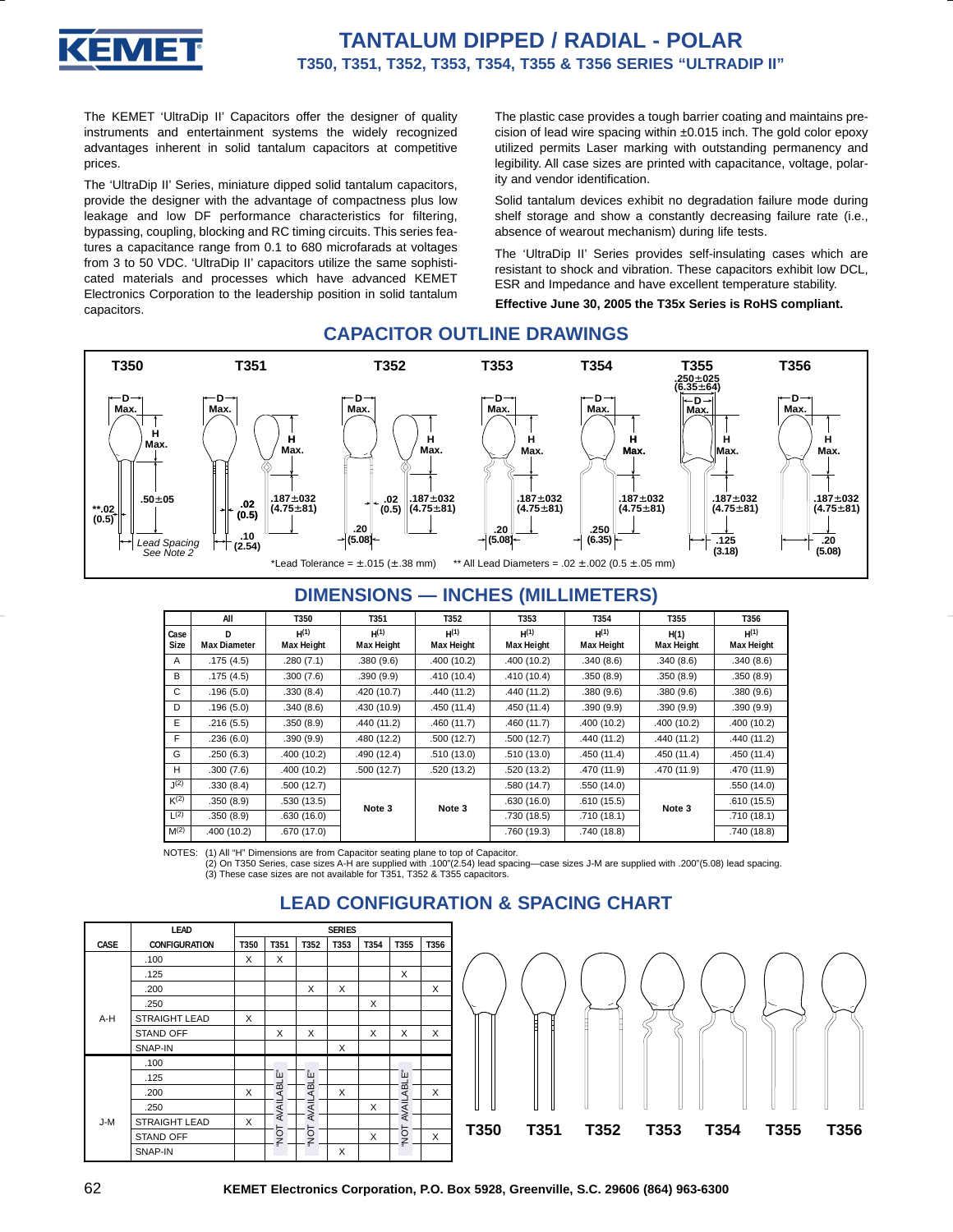# **TANTALUM DIPPED / RADIAL - POLAR T350, T351, T352, T353, T354, T355 & T356 SERIES "ULTRADIP II"**







#### **T35X RATINGS AND PART NUMBER REFERENCE**

| CAPAC-<br><b>ITANCE</b><br>μF    | CASE<br><b>SIZE</b>                               | <b>KEMET PART NUMBER</b>                                                                                                    | D.C.<br><b>LEAKAGE</b><br>µA@25°C | MAX.<br>DISSI-<br><b>PATION</b><br><b>FACTOR</b><br>%@25°C,<br>120Hz | CAPAC-<br><b>ITANCE</b><br>μF   | CASE<br><b>SIZE</b>   | <b>KEMET PART NUMBER</b>                                                                                             | D.C.<br><b>LEAKAGE</b><br>µA@25°C | MAX.<br>DISSI-<br><b>PATION</b><br><b>FACTOR</b><br>%@25°C,<br>120Hz |
|----------------------------------|---------------------------------------------------|-----------------------------------------------------------------------------------------------------------------------------|-----------------------------------|----------------------------------------------------------------------|---------------------------------|-----------------------|----------------------------------------------------------------------------------------------------------------------|-----------------------------------|----------------------------------------------------------------------|
|                                  | 3 VOLT RATING AT 85°C -<br>2 VOLT RATING AT 125°C | 6.3 VOLT RATING AT 85°C -<br>4 VOLT RATING AT 125°C                                                                         |                                   |                                                                      |                                 |                       |                                                                                                                      |                                   |                                                                      |
| 4.7<br>5.6<br>6.8<br>8.2<br>10.0 | A<br>A<br>Α<br>A<br>A                             | T35(1)A475(3)003A(4)<br>T35(1)A565(3)003A(4)<br>$T35(1)$ A685 $(3)$ 003A(4)<br>T35(1)A825(3)003A(4)<br>T35(1)A106(3)003A(4) | 0.5<br>0.5<br>0.5<br>0.5<br>0.5   | 5<br>5<br>5<br>6<br>6                                                | 3.3<br>3.9<br>4.7<br>5.6<br>6.8 | A<br>A<br>A<br>A<br>A | T35(1)A335(3)006A(4)<br>T35(1)A395(3)006A(4)<br>T35(1)A475(3)006A(4)<br>T35(1)A565(3)006A(4)<br>T35(1)A685(3)006A(4) | 0.5<br>0.5<br>0.5<br>0.5<br>0.5   | 5<br>5<br>5<br>5<br>5                                                |
| 12.0                             | B                                                 | T35(1)B126(3)003A(4)                                                                                                        | 0.5                               | 6                                                                    | 8.2                             | B                     | T35(1)B825(3)006A(4)                                                                                                 | 0.5                               | 6                                                                    |
| 15.0                             | B                                                 | T35(1)B156(3)003A(4)                                                                                                        | 0.5                               | 6                                                                    | 10.0                            | B                     | T35(1)B106(3)006A(4)                                                                                                 | 0.5                               | 6                                                                    |
| 18.0                             | $\mathsf C$                                       | T35(1)C186(3)003A(4)                                                                                                        | 0.5                               | 6                                                                    | 12.0                            | C                     | T35(1)C126(3)006A(4)                                                                                                 | 0.6                               | 6                                                                    |
| 22.0                             | $\mathsf{C}$                                      | T35(1)C226(3)003A(4)                                                                                                        | 0.5                               | 6                                                                    | 15.0                            | C                     | T35(1)C156(3)006A(4)                                                                                                 | 0.7                               | 6                                                                    |
| 27.0                             | D                                                 | T35(1)D276(3)003A(4)                                                                                                        | 0.6                               | 6                                                                    | 18.0                            | D                     | T35(1)D186(3)006A(4)                                                                                                 | 0.9                               | 6                                                                    |
| 33.0                             | D                                                 | T35(1)D336(3)003A(4)                                                                                                        | 0.8                               | 6                                                                    | 22.0                            | D                     | T35(1)D226(3)006A(4)                                                                                                 | 1.1                               | 6                                                                    |
| 39.0                             | Ε                                                 | T35(1)E396(3)003A(4)                                                                                                        | 0.9                               | 6                                                                    | 27.0                            | Ε                     | T35(1)E276(3)006A(4)                                                                                                 | 1.3                               | 6                                                                    |
| 47.0                             | E                                                 | T35(1)E476(3)003A(4)                                                                                                        | 1.1                               | 6                                                                    | 33.0                            | E                     | T35(1)E336(3)006A(4)                                                                                                 | 1.6                               | 6                                                                    |
| 56.0                             | F                                                 | T35(1)F566(3)003A(4)                                                                                                        | 1.3                               | 6                                                                    | 39.0                            | F                     | T35(1)F396(3)006A(4)                                                                                                 | 1.9                               | 6                                                                    |
| 68.0                             | F                                                 | T35(1)F686(3)003A(4)                                                                                                        | 1.6                               | 6                                                                    | 47.0                            | F                     | T35(1)F476(3)006A(4)                                                                                                 | 2.3                               | 6                                                                    |
| 82.0                             | G                                                 | T35(1)G826(3)003A(4)                                                                                                        | 2.0                               | 8                                                                    | 56.0                            | G                     | T35(1)G566(3)006A(4)                                                                                                 | 2.7                               | 6                                                                    |
| 100.0                            | G                                                 | T35(1)G107(3)003A(4)                                                                                                        | 2.4                               | 8                                                                    | 68.0                            | G                     | T35(1)G686(3)006A(4)                                                                                                 | 3.3                               | 6                                                                    |
| 120.0                            | $\mathsf{H}$                                      | T35(1)H127(3)003A(4)                                                                                                        | 2.9                               | 8                                                                    | 82.0                            | Н                     | T35(1)H826(3)006A(4)                                                                                                 | 3.9                               | 8                                                                    |
| 150.0                            | H                                                 | T35(1)H157(3)003A(4)                                                                                                        | 3.6                               | 8                                                                    | 100.0                           | H                     | T35(1)H107(3)006A(4)                                                                                                 | 4.8                               | 8                                                                    |
| 180.0                            | J                                                 | T35(2)J187(3)003A(4)                                                                                                        | 4.3                               | 8                                                                    | 120.0                           | J                     | T35(2)J127(3)006A(4)                                                                                                 | 5.8                               | 8                                                                    |
| 220.0                            | J                                                 | T35(2)J227(3)003A(4)                                                                                                        | 5.3                               | 8                                                                    | 150.0                           | J                     | T35(2)J157(3)006A(4)                                                                                                 | 7.2                               | 8                                                                    |
| 270.0                            | K                                                 | T35(2)K277(3)003A(4)                                                                                                        | 6.5                               | 8                                                                    | 180.0                           | Κ                     | T35(2)K187(3)006A(4)                                                                                                 | 8.6                               | 8                                                                    |
| 330.0                            | K                                                 | T35(2)K337(3)003A(4)                                                                                                        | 7.9                               | 8                                                                    | 220.0                           | K                     | T35( <u>2</u> )K227(3)006A(4)                                                                                        | 10.0                              | 8                                                                    |
| 390.0                            | Г                                                 | T35(2)L397(3)003A(4)                                                                                                        | 9.4                               | 9                                                                    | 270.0                           | L                     | T35(2)L277(3)006A(4)                                                                                                 | 10.0                              | 8                                                                    |
| 470.0                            | L                                                 | T35(2)L477(3)003A(4)                                                                                                        | 10.0                              | 9                                                                    | 330.0                           | L                     | T35(2)L337(3)006A(4)                                                                                                 | 10.0                              | 8                                                                    |
| 560.0<br>680.0                   | M<br>M                                            | T35(2)M567(3)003A(4)<br>T35(2)M687(3)003A(4)                                                                                | 10.0<br>10.0                      | 9<br>9                                                               |                                 |                       |                                                                                                                      |                                   |                                                                      |

(1) To complete KEMET Part Number, insert Series Designation as follows: "0" = T350, "1" = T351, "2" = T352, "3" = T353, "4" = T354, "5" = T355, "6" = T356.

(2) To complete KEMET Part Number, insert only Series Designation as follows: "0" = T350, "3" = T353, "4" = T354, "6" = T356.<br>(3) To complete KEMET Part Number, insert Capacitance Tolerance Symbol: "M" = ±20%, "K" = ±10%.

(4) To complete KEMET Part Number, insert Lead Material designation : S = SnPb (tin/lead) and T = 100% Sn (tin).

NOTE: Higher voltage and better capacitance tolerance product may be substituted for an order within the same case size at KEMET's option.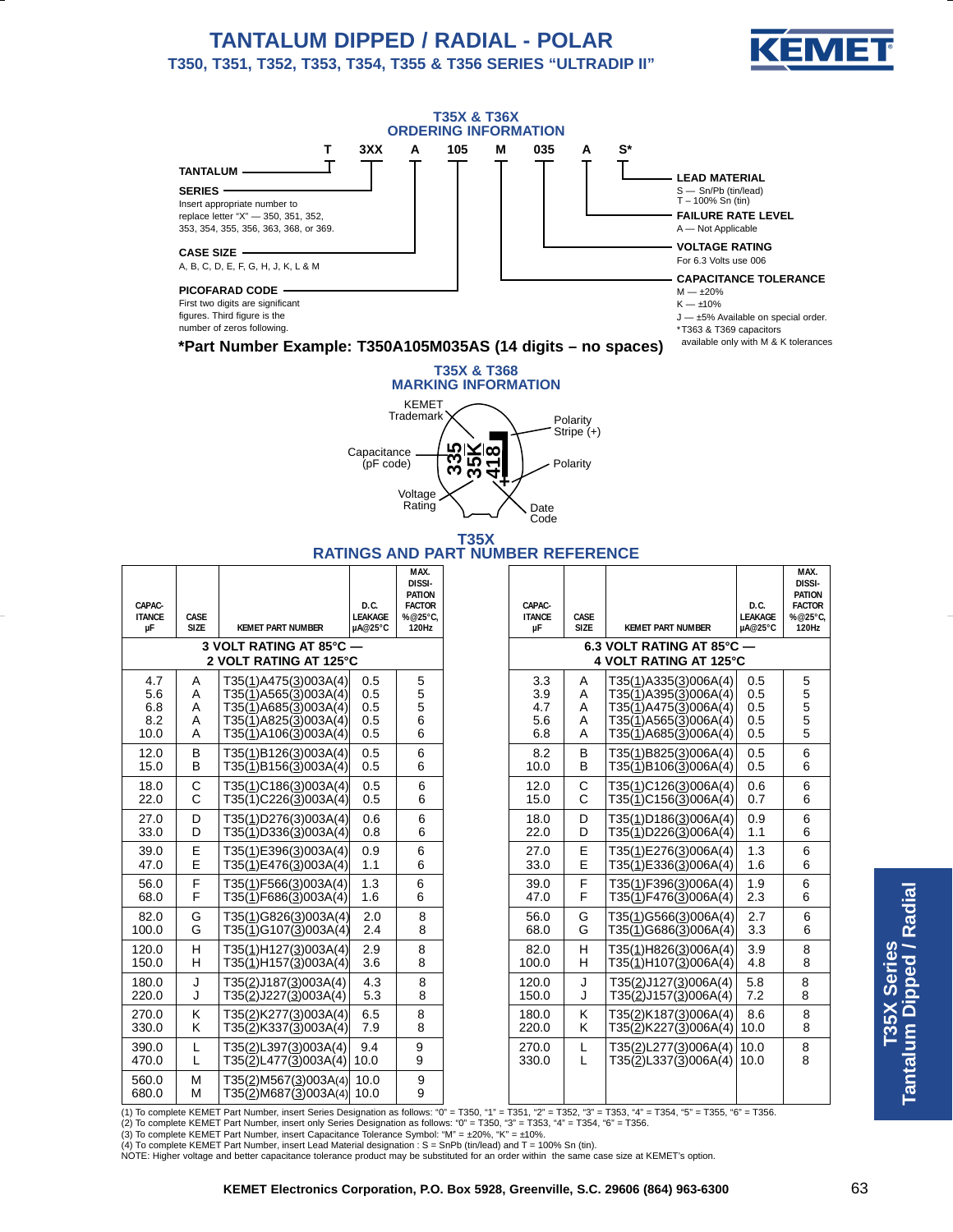

# **TANTALUM DIPPED / RADIAL — POLAR**

**T350, T351, T352, T353, T354, T355 & T356 SERIES "ULTRADIP II"**

**T35X RATINGS AND PART NUMBER REFERENCE**

| CAPAC-<br><b>ITANCE</b><br>μF                           | CASE<br><b>SIZE</b> | <b>KEMET PART NUMBER</b>                                        | D.C.<br>LEAKAGE<br>µA@25°C | MAX.<br><b>DISSI-</b><br>PATION<br><b>FACTOR</b><br>%@25°C,<br>120Hz |  |  |  |  |  |  |
|---------------------------------------------------------|---------------------|-----------------------------------------------------------------|----------------------------|----------------------------------------------------------------------|--|--|--|--|--|--|
| <b>10 VOLT RATING AT 85°C</b><br>7 VOLT RATING AT 125°C |                     |                                                                 |                            |                                                                      |  |  |  |  |  |  |
| 2.2                                                     | Α                   | T35(1)A225(3)010A(4)                                            | 0.5                        | 5                                                                    |  |  |  |  |  |  |
| 2.7                                                     | A                   | T35(1)A275(3)010A(4)                                            | 0.5                        | 5                                                                    |  |  |  |  |  |  |
| 3.3                                                     | A                   | T35(1)A335(3)010A(4)                                            | 0.5                        | 5                                                                    |  |  |  |  |  |  |
| 3.9                                                     | Α                   | T35(1)A395(3)010A(4)                                            | 0.5                        | 5                                                                    |  |  |  |  |  |  |
| 4.7                                                     | Α                   | T35(1)A475(3)010A(4)                                            | 0.5                        | 5                                                                    |  |  |  |  |  |  |
| 5.6                                                     | в                   | T35(1)B565(3)010A(4)                                            | 0.5                        | 5                                                                    |  |  |  |  |  |  |
| 6.8                                                     | B                   | T35(1)B685(3)010A(4)                                            | 0.5                        | 5                                                                    |  |  |  |  |  |  |
| 8.2                                                     | С                   | T35(1)C825(3)010A(4)                                            | 0.7                        | 6                                                                    |  |  |  |  |  |  |
| 10.0                                                    | C                   | T35(1)C106(3)010A(4)                                            | 0.8                        | 6                                                                    |  |  |  |  |  |  |
| 12.0                                                    | Е                   | T35(1)E126(3)010A(4)                                            | 1.0                        | 6                                                                    |  |  |  |  |  |  |
| 15.0                                                    | Ε                   | T35(1)E156(3)010A(4)                                            | 1.2                        | 6                                                                    |  |  |  |  |  |  |
| 18.0                                                    | E                   | T35(1)E186(3)010A(4)                                            | 1.4                        | 6                                                                    |  |  |  |  |  |  |
| 22.0                                                    | E                   | T35(1)E226(3)010A(4)                                            | 1.8                        | 6                                                                    |  |  |  |  |  |  |
| 27.0                                                    | F                   | T35(1)F276(3)010A(4)                                            | 2.2                        | 6                                                                    |  |  |  |  |  |  |
| 33.0                                                    | F                   | T35(1)F336(3)010A(4)                                            | 2.6                        | 6                                                                    |  |  |  |  |  |  |
| 39.0                                                    | G                   | T35(1)G396(3)010A(4)                                            | 3.1                        | 6                                                                    |  |  |  |  |  |  |
| 47.0                                                    | н                   | T35(1)H476(3)010A(4)                                            | 3.8                        | 6                                                                    |  |  |  |  |  |  |
| 56.0                                                    | н                   | T35(1)H566(3)010A(4)                                            | 4.5                        | 6                                                                    |  |  |  |  |  |  |
| 68.0                                                    | н                   | T35(1)H686(3)010A(4)                                            | 5.4                        | 6                                                                    |  |  |  |  |  |  |
| 82.0                                                    | J                   | T35(2)J826(3)010A(4)                                            | 6.6                        | 8                                                                    |  |  |  |  |  |  |
| 100.0                                                   | J                   | T35(2)J107(3)010A(4)                                            | 8.0                        | 8                                                                    |  |  |  |  |  |  |
| 120.0                                                   | Κ                   | T35(2)K127(3)010A(4)                                            | 9.6                        | 8                                                                    |  |  |  |  |  |  |
| 150.0                                                   | κ                   | T35(2)K157(3)010A(4)                                            | 10.0                       | 8                                                                    |  |  |  |  |  |  |
| 180.0                                                   | L                   | T35(2)L187(3)010A(4)                                            | 10.0                       | 8                                                                    |  |  |  |  |  |  |
| 220.0                                                   | L                   | T35(2)L227(3)010A(4)                                            | 10.0                       | 8                                                                    |  |  |  |  |  |  |
|                                                         |                     | <b>16 VOLT RATING AT 85°C</b><br><b>10 VOLT RATING AT 125°C</b> |                            |                                                                      |  |  |  |  |  |  |
| 1.5                                                     | Α                   | T35(1)A155(3)016A(4)                                            | 0.5                        | 5                                                                    |  |  |  |  |  |  |
| 1.8                                                     | A                   | T35(1)A185(3)016A(4)                                            | 0.5                        | 5                                                                    |  |  |  |  |  |  |
| 2.2                                                     | А                   | T35(1)A225(3)016A(4)                                            | 0.5                        | 5                                                                    |  |  |  |  |  |  |
| 2.7                                                     | A                   | T35(1)A275(3)016A(4)                                            | 0.5                        | 5                                                                    |  |  |  |  |  |  |
| 3.3                                                     | Α                   | T35(1)A335(3)016A(4)                                            | 0.5                        | 5                                                                    |  |  |  |  |  |  |
| 3.9                                                     | В                   | T35(1)B395(3)016A(4)                                            | 0.5                        | 5                                                                    |  |  |  |  |  |  |
| 4.7                                                     | в                   | T35(1)B475(3)016A(4)                                            | 0.6                        | 5                                                                    |  |  |  |  |  |  |
| 5.6                                                     | С                   | T35(1)C565(3)016A(4)                                            | 0.7                        | 5                                                                    |  |  |  |  |  |  |
| 6.8                                                     | С                   | T35(1)C685(3)016A(4)                                            | 0.9                        | 5                                                                    |  |  |  |  |  |  |
| 8.2                                                     | Е                   | T35(1)E825(3)016A(4)                                            | 1.0                        | 6                                                                    |  |  |  |  |  |  |
| 10.0                                                    | E                   | T35(1)E106(3)016A(4)                                            | 1.3                        | 6                                                                    |  |  |  |  |  |  |
| 12.0                                                    | E                   | T35( <u>1</u> )E126( <u>3</u> )016A(4)                          | 1.5                        | 6                                                                    |  |  |  |  |  |  |
| 15.0                                                    | Е                   | T35(1)E156(3)016A(4)                                            | 1.8                        | 6                                                                    |  |  |  |  |  |  |
| 18.0                                                    | F                   | T35(1)F186(3)016A(4)                                            | $2.2\,$                    | 6                                                                    |  |  |  |  |  |  |
| 22.0                                                    | F                   | T35(1)F226(3)016A(4)                                            | 2.6                        | 6                                                                    |  |  |  |  |  |  |
| 27.0                                                    | Н                   | T35(1)H276(3)016A(4)                                            | 3.2                        | 6                                                                    |  |  |  |  |  |  |
| 33.0                                                    | н                   | T35(1)H336(3)016A(4)                                            | 4.0                        | 6                                                                    |  |  |  |  |  |  |
| 39.0                                                    | J                   | T35(2)J396(3)016A(4)                                            | 4.7                        | 6                                                                    |  |  |  |  |  |  |
| 47.0                                                    | J                   | T35(2)J476(3)016A(4)                                            | 5.6                        | 6                                                                    |  |  |  |  |  |  |
| 56.0                                                    | κ                   | T35(2)K566(3)016A(4)                                            | 6.8                        | 6                                                                    |  |  |  |  |  |  |
| 68.0                                                    | Κ                   | T35(2)K686(3)016A(4)                                            | 8.2                        | 6                                                                    |  |  |  |  |  |  |
| 82.0                                                    | L                   | T35(2)L826(3)016A(4)                                            | 9.8                        | 8                                                                    |  |  |  |  |  |  |
| 100.0                                                   | L                   | T35(2)L107(3)016A(4)                                            | 10.0                       | 8                                                                    |  |  |  |  |  |  |
| 120.0                                                   | М                   | T35( <u>2)</u> M127( <u>3</u> )016A(4)                          | 10.0                       | 8                                                                    |  |  |  |  |  |  |
| 150.0                                                   | М                   | T35(2)M157(3)016A(4)                                            | 10.0                       | 8                                                                    |  |  |  |  |  |  |

| CAPAC-            |              |                                                                                           | D.C.       | MAX.<br>DISSI-<br><b>PATION</b><br><b>FACTOR</b> |
|-------------------|--------------|-------------------------------------------------------------------------------------------|------------|--------------------------------------------------|
| <b>ITANCE</b>     | CASE         | <b>KEMET PART NUMBER</b>                                                                  | LEAKAGE    | %@25°C,                                          |
| μF                | SIZE         |                                                                                           | µA@25°C    | 120Hz                                            |
|                   |              | 20 VOLT RATING AT 85°C -<br>13 VOLT RATING AT 125°C                                       |            |                                                  |
| 1.0               | Α            | T35(1)A105(3)020A(4)                                                                      | 0.5        | 5                                                |
| $1.2$             | A            | $T35(1)$ A125(3)020A(4)                                                                   | 0.5        | $\sqrt{5}$                                       |
| 1.5               | A            | $T35(\underline{1})$ A155 $(\underline{3})$ 020A $(4)$                                    | 0.5        | 5                                                |
| 1.8               | Α            | $T35(1)$ A185(3)020A(4)                                                                   | 0.5        | 5                                                |
| 2.2               | A            | $T35(1)$ A225(3)020A(4)                                                                   | 0.5        | 5                                                |
| 2.7               | в            | T35(1)B275(3)020A(4)                                                                      | 0.5        | $\sqrt{5}$                                       |
| 3.3               | B            | T35(1)B335(3)020A(4)                                                                      | 0.5        | $\,$ 5 $\,$                                      |
| 3.9               | C            | T35(1)C395(3)020A(4)                                                                      | 0.6        | 5                                                |
| 4.7               | C            | T35(1)C475(3)020A(4)                                                                      | 0.8        | 5                                                |
| 5.6               | D            | T35(1)D565(3)020A(4)                                                                      | 0.9        | $\sqrt{5}$                                       |
| 6.8               | D            | T35(1)D685(3)020A(4)                                                                      | 1.1        | 5                                                |
| 8.2               | E            | T35(1)E825(3)020A(4)                                                                      | 1.3        | 6                                                |
| 10.0              | E            | T35(1)E106(3)020A(4)                                                                      | 1.6        | 6                                                |
| 12.0              | F            | T35(1)F126(3)020A(4)                                                                      | 1.9        | $\,6\,$                                          |
| 15.0              | F            | T35(1)F156(3)020A(4)                                                                      | 2.4        | 6                                                |
| 18.0              | G            | T35(1)G186(3)020A(4)                                                                      | 2.9        | 6                                                |
| 22.0              | G            | T35(1)G226(3)020A(4)                                                                      | 3.5        | 6                                                |
| 27.0              | J            | T35(2)J276(3)020A(4)                                                                      | 4.3        | 6                                                |
| 33.0              | J            | T35(2)J336(3)020A(4)                                                                      | 5.3        | 6                                                |
| 39.0              | Κ            | T35(2)K396(3)020A(4)                                                                      | 6.2        | 6                                                |
| 47.0              | K            | T35(2)K476(3)020A(4)                                                                      | 7.5        | 6                                                |
| 56.0              | L            | T35(2)L566(3)020A(4)                                                                      | 9.0        | 6                                                |
| 68.0              | L            | T35(2)L686(3)020A(4) 10.0                                                                 |            | 6                                                |
| 82.0              | м            | T35(2)M826(3)020A(4) 10.0                                                                 |            | 8                                                |
| 100.0             | M            | T35(2)M107(3)020A(4) 10.0                                                                 |            | 8                                                |
|                   |              | 25 VOLT RATING AT 85°C -<br>16.5 VOLT RATING AT 125°C                                     |            |                                                  |
| 1.0               | A<br>A       | T35(1)A105(3)025A(4)                                                                      | 0.5<br>0.5 | 5<br>5                                           |
| 1.2<br>1.5<br>1.8 | A<br>Α       | T35(1)A125(3)025A(4)<br>T35( <u>1</u> )A155( <u>3</u> )025A(4)<br>$T35(1)$ A185(3)025A(4) | 0.5<br>0.5 | 5<br>5                                           |
| $2.2$<br>2.7      | в            | T35(1)B225(3)025A(4)                                                                      | 0.5        | 5                                                |
|                   | B            | T35( <u>1</u> )B275( <u>3</u> )025A(4)                                                    | 0.5        | 5                                                |
| 3.3               | B            | T35(1)B335(3)025A(4)                                                                      | 0.7        | 5                                                |
| 3.9               | $\mathsf C$  | T35(1)C395(3)025A(4)                                                                      | 0.8        | $\,$ 5 $\,$                                      |
| 4.7               | C            | T35(1)C475(3)025A(4)                                                                      | 0.9        | 5                                                |
| 5.6               | Ε            | T35(1)E565(3)025A(4)                                                                      | 1.1        | 5                                                |
| 6.8               | Е            | T35(1)E685(3)025A(4)                                                                      | 1.4        | 5                                                |
| 8.2               | $\mathsf E$  | $T35(\overline{1})E825(\overline{3})025A(4)$                                              | 1.6        | 6                                                |
| 10.0              | $\mathsf E$  | T35(1)E106(3)025A(4)                                                                      | 2.0        | 6                                                |
| 12.0              | G            |                                                                                           | 2.4        | $\,6$                                            |
| 15.0              | G            | T35(1)G126(3)025A(4)<br>T35(1)G156(3)025A(4)                                              | 3.0        | 6                                                |
| 18.0              | H            | T35(1)H186(3)025A(4)                                                                      | 3.6        | $\,6\,$                                          |
| 22.0              | н            | $T35(\overline{1})H226(\overline{3})025A(4)$                                              | 4.4        | 6                                                |
| 27.0              | J            | $T35(2)$ J276(3)025A(4)                                                                   | 5.4        | $\,6$                                            |
| 33.0              | J            | $T35(\underline{2})$ J336 $(\underline{3})$ 025A(4)                                       | 6.6        | 6                                                |
| 39.0              | Κ            | T35(2)K396(3)025A(4)                                                                      | 7.8        | 6                                                |
| 47.0              | Κ            | T35( <u>2)</u> K476(3)025A(4)                                                             | 9.4        | 6                                                |
| 56.0              | $\mathsf{L}$ | T35(2)L566(3)025A(4)                                                                      | 10.0       | 6                                                |
| 68.0              | L.           | T35( $\overline{2}$ )L686( $\overline{3}$ )025A(4)                                        | 10.0       | 6                                                |
|                   |              |                                                                                           |            |                                                  |

(1) To complete KEMET Part Number, insert Series Designation as follows: "0" = T350, "1" = T351, "2" = T352, "3" = T353, "4" = T354, "5" = T355, "6" = T356.<br>(2) To complete KEMET Part Number, insert only Series Designation